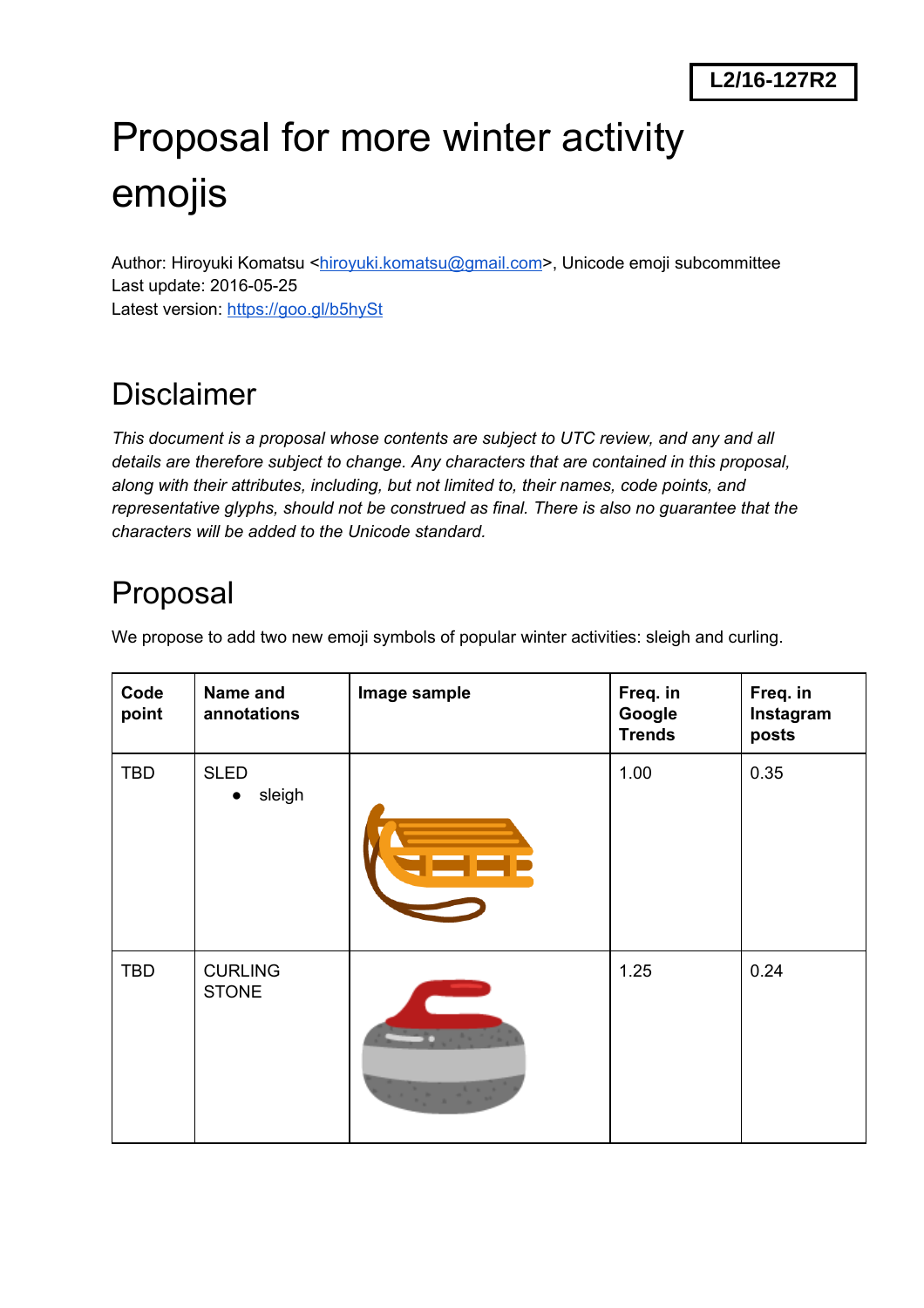The frequencies in Google Trends and Instagram posts are based on the number of "ice hockey". (i.e. Freq. of ice hockey is 1.00.)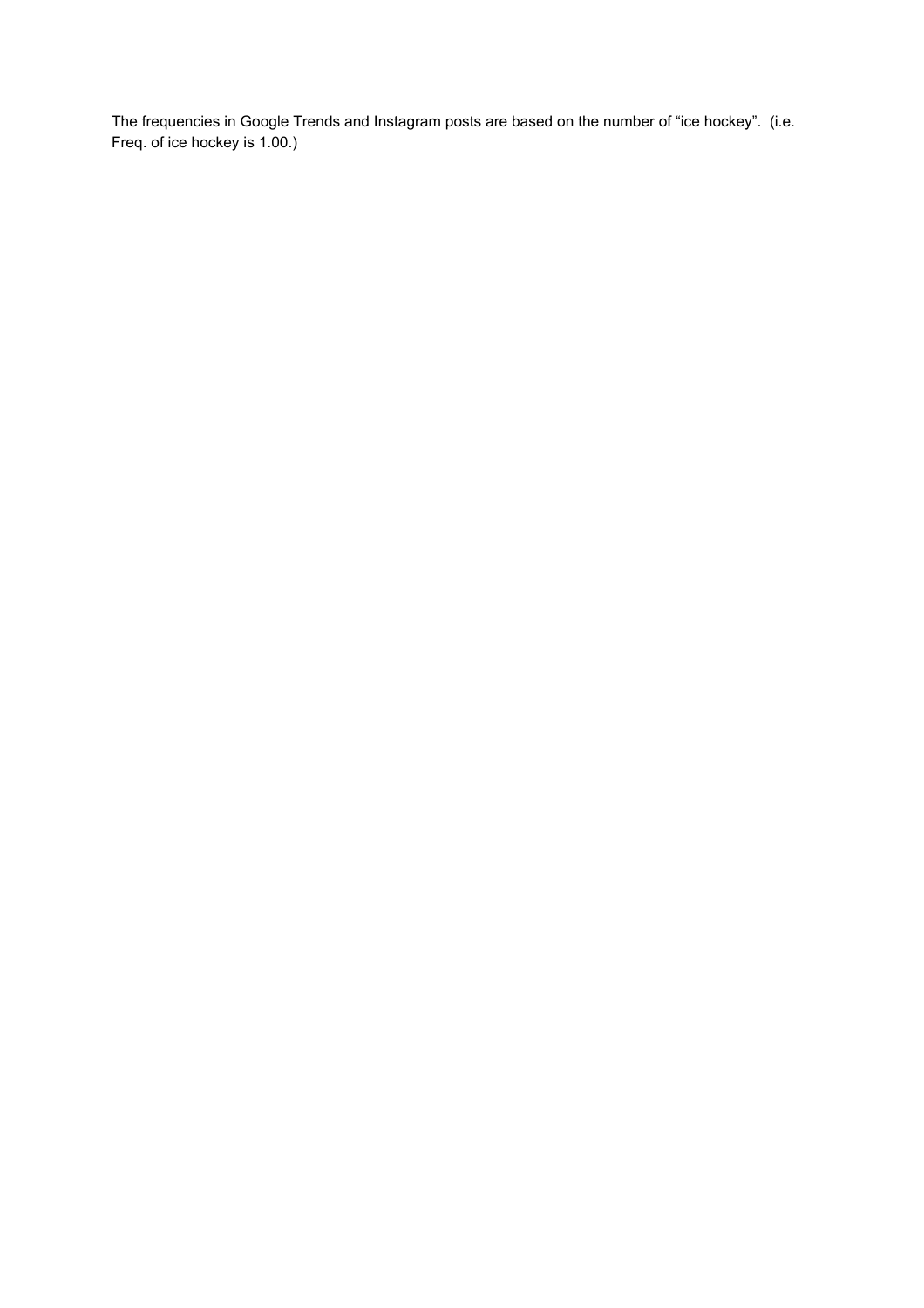# Selection Factors for newly proposed characters

Here is the investigation following selection factors. This was done in accordance with [http://unicode.org/emoji/selection.html#selection\\_factors.](http://unicode.org/emoji/selection.html#selection_factors)

# **Factors for Inclusion**

### **A: Compatibility**

N/A

### **B: Expected usage level**

Discussed in the next secion 'Evidence of Frequency'.

### **C: Image distinctiveness**

For most of the proposed characters it is easy to create an image that is distinct from existing characters in Unicode and communicates the intended associations.

### **D: Completeness**

This proposal fills in a gap in emojis for winter activities and winter sports.

### **E: Frequently requested**

N/A

# **Factors for Exclusion**

### **F: Overly specific**

Each emoji character represents general category of winter activities as well as existing emojis, ski, skate, snowboard, ice hockey, etc.

### **G: Open-ended**

Sleigh is a generic vehicle to be used for multiple usages including winter sports. Curling is one of popular winter sports frequently represented as pictograms for international sports competitions (image search for "winter sports [pictgrams"\)](https://www.google.co.jp/search?q=winter+olympic+pictograms&tbm=isch) as well as other existing sports emoji characters.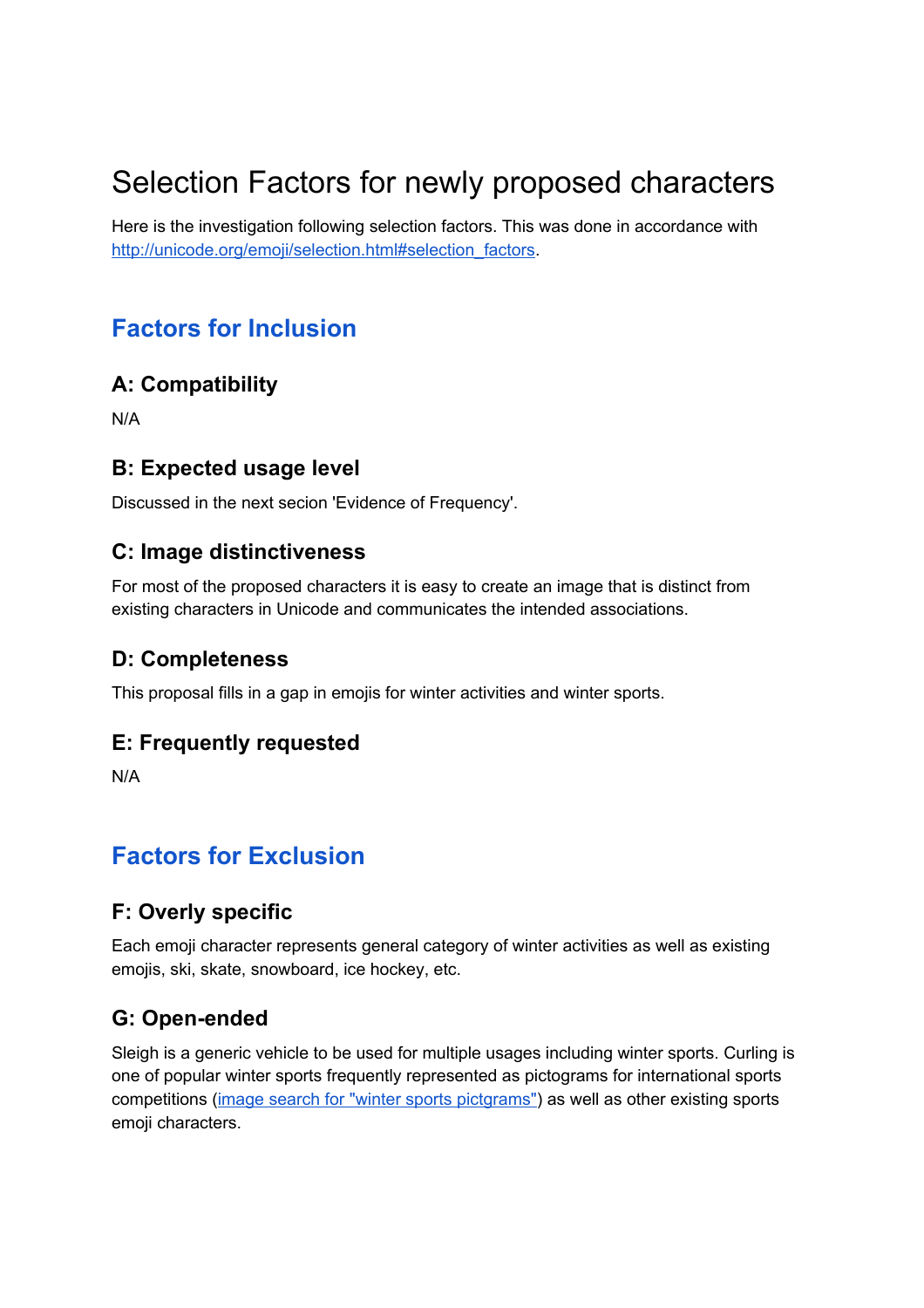### **H: Already Representable**

N/A

### **I: Logos, brands, UI icons, signage, specific people, deities** N/A

# Evidence of Frequency

To estimate how much the proposed emoji characters would be used by people, we checked the number of image search by using [Google](https://www.google.com/trends/) Trends. The following graphs are result of Google Trends. It shows how many times people searched for those images compared with "ice hockey" represented by U+1F3D2 ICE HOCKEY STICK AND PUCK.



http://www.unicode.org/emoji/charts/emoji-released.html#1F3D2

The Y axis starts from 0 and increases linearly. This was done in accordance with http://unicode.org/emoji/selection.html#frequency-evidence.

# **SLED**

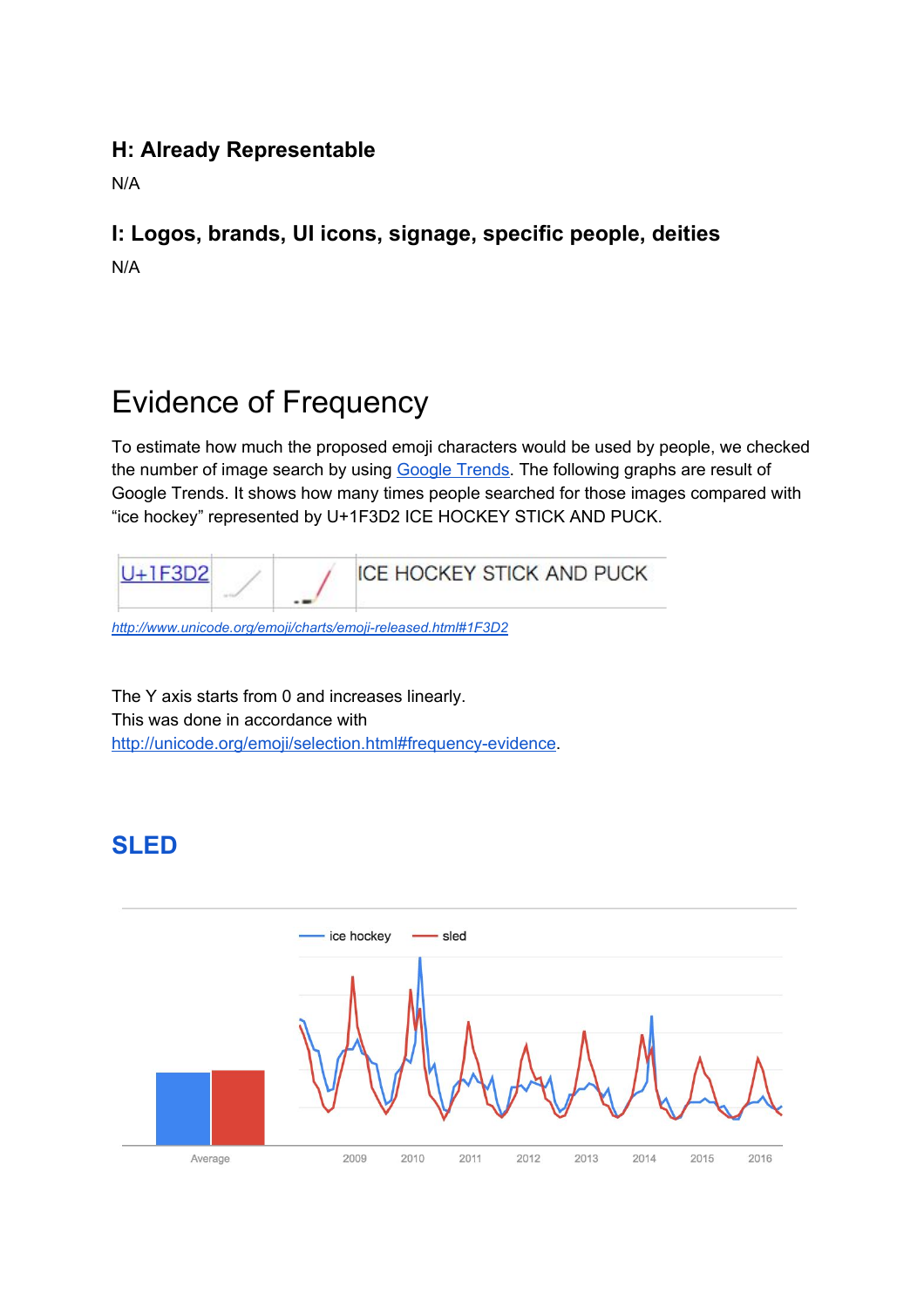## **CURLING**





| 1.Title:             |  | Proposal for more winter activity emojis                         |                                   |
|----------------------|--|------------------------------------------------------------------|-----------------------------------|
| 2. Requester's name: |  | <b>Hiroyuki Komatsu</b>                                          |                                   |
|                      |  | 3. Requester type (Member body/Liaison/Individual contribution): | <b>Individual</b><br>contribution |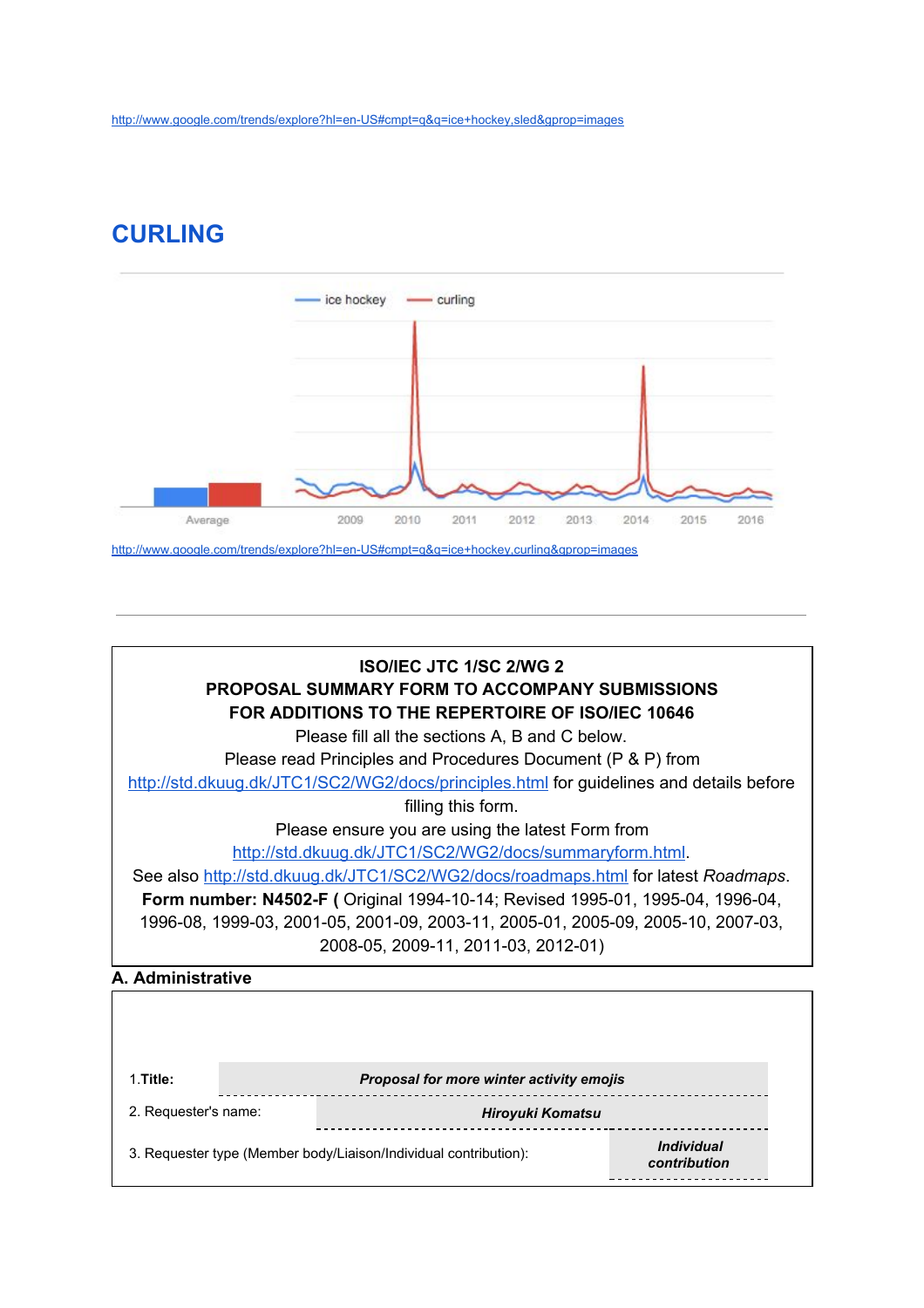| 4. Submission date:                           | 2016-05-11 |
|-----------------------------------------------|------------|
| 5. Requester's reference (if applicable):     |            |
| 6. Choose one of the following:               |            |
| This is a complete proposal:                  |            |
| (or) More information will be provided later: |            |
|                                               |            |

#### **B. Technical General**

| a. This proposal is for a new script (set of characters):<br>Proposed name of script:<br>b. The proposal is for addition of character(s) to an existing block:<br><b>Supplemental Symbols and Pictographs, Transport</b><br>Name of the existing blocks:<br>and Map Symbols<br>2. Number of characters in proposal:<br>$\mathbf{2}$<br>3. Proposed category (select one from below - see section 2.2 of P&P document):<br>B.1-Specialized (small<br>B.2-Specialized (large collection)<br>collection)<br>D-Attested extinct<br>E-Minor extinct<br>F-Archaic Hieroglyphic or Ideographic<br>G-Obscure or questionable usage symbols<br>4. Is a repertoire including character names provided?<br><b>YES</b><br>a. If YES, are the names in accordance with the "character naming<br><b>YES</b><br>guidelines"<br>b. Are the character shapes attached in a legible form suitable for review?<br><b>YES</b><br>a. Who will provide the appropriate computerized font to the Project Editor of 10646 for<br>publishing the standard?<br>b. Identify the party granting a license for use of the font by the editors (include address, e-mail,<br>ftp-site, etc.): |                                 |  |  |
|----------------------------------------------------------------------------------------------------------------------------------------------------------------------------------------------------------------------------------------------------------------------------------------------------------------------------------------------------------------------------------------------------------------------------------------------------------------------------------------------------------------------------------------------------------------------------------------------------------------------------------------------------------------------------------------------------------------------------------------------------------------------------------------------------------------------------------------------------------------------------------------------------------------------------------------------------------------------------------------------------------------------------------------------------------------------------------------------------------------------------------------------------------------|---------------------------------|--|--|
|                                                                                                                                                                                                                                                                                                                                                                                                                                                                                                                                                                                                                                                                                                                                                                                                                                                                                                                                                                                                                                                                                                                                                                | 1. Choose one of the following: |  |  |
|                                                                                                                                                                                                                                                                                                                                                                                                                                                                                                                                                                                                                                                                                                                                                                                                                                                                                                                                                                                                                                                                                                                                                                |                                 |  |  |
|                                                                                                                                                                                                                                                                                                                                                                                                                                                                                                                                                                                                                                                                                                                                                                                                                                                                                                                                                                                                                                                                                                                                                                |                                 |  |  |
|                                                                                                                                                                                                                                                                                                                                                                                                                                                                                                                                                                                                                                                                                                                                                                                                                                                                                                                                                                                                                                                                                                                                                                |                                 |  |  |
|                                                                                                                                                                                                                                                                                                                                                                                                                                                                                                                                                                                                                                                                                                                                                                                                                                                                                                                                                                                                                                                                                                                                                                |                                 |  |  |
|                                                                                                                                                                                                                                                                                                                                                                                                                                                                                                                                                                                                                                                                                                                                                                                                                                                                                                                                                                                                                                                                                                                                                                |                                 |  |  |
|                                                                                                                                                                                                                                                                                                                                                                                                                                                                                                                                                                                                                                                                                                                                                                                                                                                                                                                                                                                                                                                                                                                                                                |                                 |  |  |
|                                                                                                                                                                                                                                                                                                                                                                                                                                                                                                                                                                                                                                                                                                                                                                                                                                                                                                                                                                                                                                                                                                                                                                | A-Contemporary                  |  |  |
|                                                                                                                                                                                                                                                                                                                                                                                                                                                                                                                                                                                                                                                                                                                                                                                                                                                                                                                                                                                                                                                                                                                                                                | C-Major extinct                 |  |  |
|                                                                                                                                                                                                                                                                                                                                                                                                                                                                                                                                                                                                                                                                                                                                                                                                                                                                                                                                                                                                                                                                                                                                                                |                                 |  |  |
|                                                                                                                                                                                                                                                                                                                                                                                                                                                                                                                                                                                                                                                                                                                                                                                                                                                                                                                                                                                                                                                                                                                                                                |                                 |  |  |
|                                                                                                                                                                                                                                                                                                                                                                                                                                                                                                                                                                                                                                                                                                                                                                                                                                                                                                                                                                                                                                                                                                                                                                |                                 |  |  |
|                                                                                                                                                                                                                                                                                                                                                                                                                                                                                                                                                                                                                                                                                                                                                                                                                                                                                                                                                                                                                                                                                                                                                                |                                 |  |  |
|                                                                                                                                                                                                                                                                                                                                                                                                                                                                                                                                                                                                                                                                                                                                                                                                                                                                                                                                                                                                                                                                                                                                                                | 5. Fonts related:               |  |  |
|                                                                                                                                                                                                                                                                                                                                                                                                                                                                                                                                                                                                                                                                                                                                                                                                                                                                                                                                                                                                                                                                                                                                                                |                                 |  |  |
|                                                                                                                                                                                                                                                                                                                                                                                                                                                                                                                                                                                                                                                                                                                                                                                                                                                                                                                                                                                                                                                                                                                                                                |                                 |  |  |
|                                                                                                                                                                                                                                                                                                                                                                                                                                                                                                                                                                                                                                                                                                                                                                                                                                                                                                                                                                                                                                                                                                                                                                |                                 |  |  |
|                                                                                                                                                                                                                                                                                                                                                                                                                                                                                                                                                                                                                                                                                                                                                                                                                                                                                                                                                                                                                                                                                                                                                                |                                 |  |  |
|                                                                                                                                                                                                                                                                                                                                                                                                                                                                                                                                                                                                                                                                                                                                                                                                                                                                                                                                                                                                                                                                                                                                                                | 6. References:                  |  |  |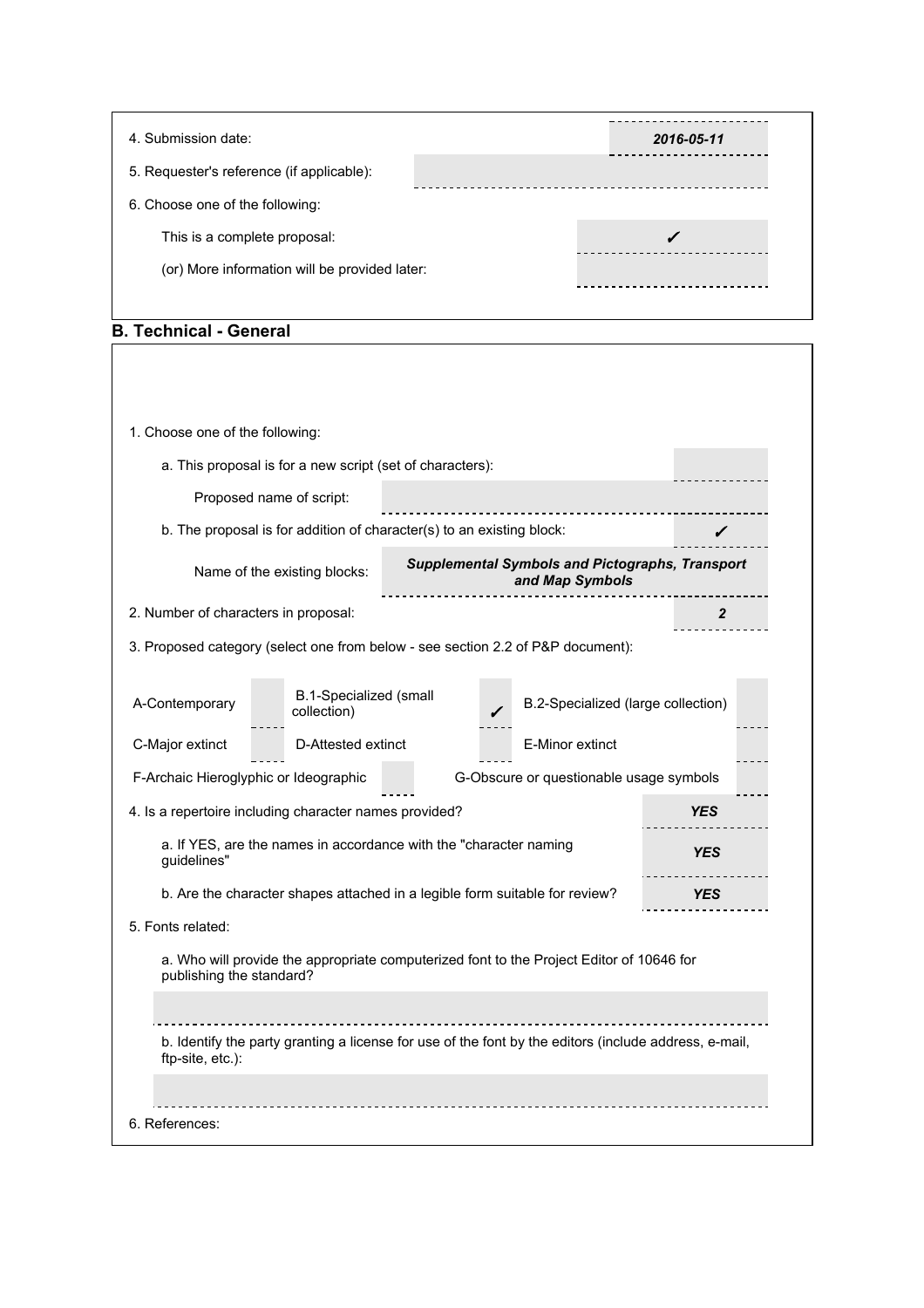| provided?                           |                                                                | a. Are references (to other character sets, dictionaries, descriptive texts etc.)                                                                                                                                                                                                                                                                                                                                        | YES                                                               |
|-------------------------------------|----------------------------------------------------------------|--------------------------------------------------------------------------------------------------------------------------------------------------------------------------------------------------------------------------------------------------------------------------------------------------------------------------------------------------------------------------------------------------------------------------|-------------------------------------------------------------------|
| sources)                            |                                                                | b. Are published examples of use (such as samples from newspapers, magazines, or other                                                                                                                                                                                                                                                                                                                                   |                                                                   |
|                                     | of proposed characters attached?                               | <b>YES</b>                                                                                                                                                                                                                                                                                                                                                                                                               |                                                                   |
| 7. Special encoding issue           |                                                                |                                                                                                                                                                                                                                                                                                                                                                                                                          |                                                                   |
| input,                              |                                                                | Does the proposal address other aspects of character data processing (if applicable) such as                                                                                                                                                                                                                                                                                                                             |                                                                   |
| information)?                       |                                                                | presentation, sorting, searching, indexing, transliteration etc. (if yes please enclose                                                                                                                                                                                                                                                                                                                                  | ΝO                                                                |
|                                     |                                                                |                                                                                                                                                                                                                                                                                                                                                                                                                          |                                                                   |
| Standard.                           |                                                                | relevance in Mark Up contexts, Compatibility equivalence and other Unicode normalization related<br>information. See the Unicode standard at http://www.unicode.org for such information on other scripts.<br>Also see UAX#44: http://www.unicode.org/reports/tr44/ and associated Unicode Technical Reports for<br>information needed for consideration by the Unicode Technical Committee for inclusion in the Unicode |                                                                   |
| <b>C. Technical - Justification</b> |                                                                |                                                                                                                                                                                                                                                                                                                                                                                                                          |                                                                   |
|                                     |                                                                |                                                                                                                                                                                                                                                                                                                                                                                                                          |                                                                   |
|                                     |                                                                | 1. Has this proposal for addition of character(s) been submitted before?                                                                                                                                                                                                                                                                                                                                                 | <b>NO</b>                                                         |
| If YES<br>explain                   |                                                                |                                                                                                                                                                                                                                                                                                                                                                                                                          |                                                                   |
|                                     |                                                                | 2. Has contact been made to members of the user community (for example: National Body,                                                                                                                                                                                                                                                                                                                                   |                                                                   |
|                                     | user groups of the script or characters, other experts, etc.)? |                                                                                                                                                                                                                                                                                                                                                                                                                          | <b>NO</b>                                                         |
|                                     | If YES, available relevant documents:                          |                                                                                                                                                                                                                                                                                                                                                                                                                          |                                                                   |
|                                     |                                                                | 3. Information on the user community for the proposed characters (for example:                                                                                                                                                                                                                                                                                                                                           |                                                                   |
|                                     |                                                                | size, demographics, information technology use, or publishing use) is                                                                                                                                                                                                                                                                                                                                                    | <b>Over 110</b><br>million people<br>in China use                 |
| included?                           |                                                                |                                                                                                                                                                                                                                                                                                                                                                                                                          | emoji daily,<br>over 44 million<br>in the U.S. use<br>emoji daily |
| Reference:                          |                                                                |                                                                                                                                                                                                                                                                                                                                                                                                                          |                                                                   |
|                                     |                                                                | 4. The context of use for the proposed characters type of use; common or rare)                                                                                                                                                                                                                                                                                                                                           | common                                                            |
| Reference:                          |                                                                |                                                                                                                                                                                                                                                                                                                                                                                                                          |                                                                   |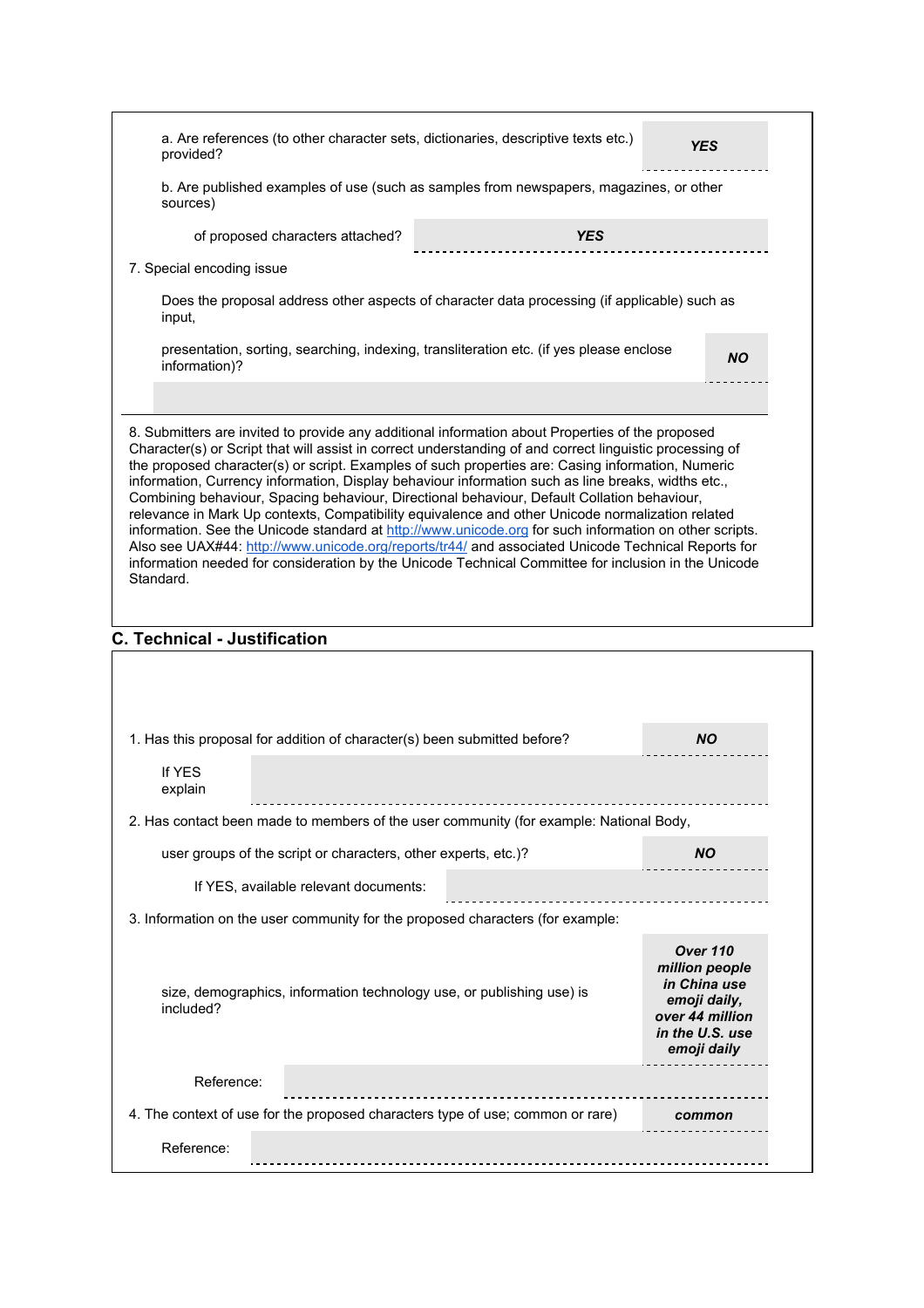|                                                    | 5. Are the proposed characters in current use by the user community?                             | NO.       |
|----------------------------------------------------|--------------------------------------------------------------------------------------------------|-----------|
| If YES, where? Reference:                          |                                                                                                  |           |
| characters be entirely                             | 6. After giving due considerations to the principles in the P&P document must the proposed       |           |
| in the BMP?                                        |                                                                                                  | <b>NO</b> |
| If YES, is a rationale provided?                   |                                                                                                  |           |
| If Yes,<br>reference:                              |                                                                                                  |           |
| being scattered)?                                  | 7. Should the proposed characters be kept together in a contiguous range (rather than            | ΝO        |
|                                                    | 8. Can any of the proposed characters be considered a presentation form of an existing           |           |
| character or character sequence?                   |                                                                                                  | <b>NO</b> |
| If YES, is a rationale for its inclusion provided? |                                                                                                  |           |
| If Yes.<br>reference:                              |                                                                                                  |           |
|                                                    | 9. Can any of the proposed characters be encoded using a composed character sequence of either   |           |
| existing characters or other proposed characters?  |                                                                                                  | NO.       |
|                                                    | If YES, is a rationale for its inclusion provided?                                               |           |
| If Yes,<br>reference:                              |                                                                                                  |           |
|                                                    | 10. Can any of the proposed character(s) be considered to be similar (in appearance or function) |           |
|                                                    | to, or could be confused with, an existing character?                                            | NO.       |
|                                                    | If YES, is a rationale for its inclusion provided?                                               |           |
| If Yes,<br>reference:                              |                                                                                                  |           |
| composite sequences?                               | 11. Does the proposal include use of combining characters and/or use of                          | <b>NO</b> |
| If YES, is a rationale for such use provided?      |                                                                                                  |           |
| If Yes,<br>reference:                              |                                                                                                  |           |
| symbols) provided?                                 | Is a list of composite sequences and their corresponding glyph images (graphic                   |           |
| If Yes,<br>reference:                              |                                                                                                  |           |
|                                                    | 12. Does the proposal contain characters with any special properties such as                     |           |
| control function or similar semantics?             |                                                                                                  | <b>NO</b> |
|                                                    | If YES, describe in detail (include attachment if necessary)                                     |           |
|                                                    |                                                                                                  |           |